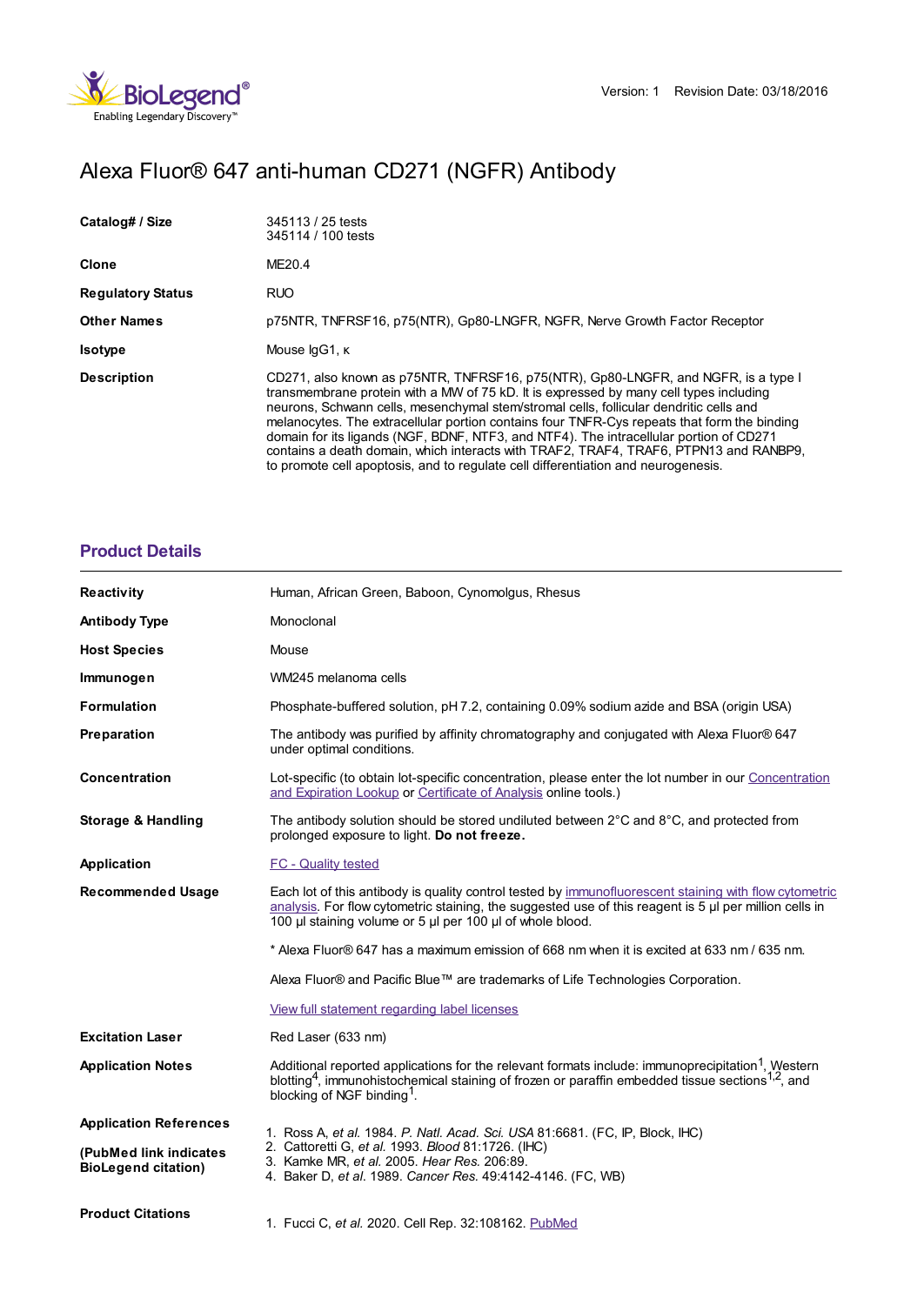2. Hirai T, *et al.* 2020. Immunity. 54(1):84-98.e5. [PubMed](https://pubmed.ncbi.nlm.nih.gov/33212014) 3. Naamati A, *et al.* 2019. Elife. 8:e41431. [PubMed](https://www.ncbi.nlm.nih.gov/pubmed/30857592)

**RRID** AB 2572058 (BioLegend Cat. No. 345113) AB\_2572059 (BioLegend Cat. No. 345114)

## **[Antigen](https://www.biolegend.com/en-us/search-results/alexa-fluor-647-anti-human-cd271-ngfr-antibody-13015?pdf=true&displayInline=true&leftRightMargin=15&topBottomMargin=15&filename=Alexa Fluor%EF%BF%BD%EF%BF%BD 647 anti-human CD271 (NGFR) Antibody.pdf#antigenDetails) Details**

| <b>Structure</b>          | Type I transmembranal protein with a MW of 75 kD. The extracellular portion contains four TNFR-<br>Cys repeats that form the NGF binding domain; the intracellular portion contains a death domain.                                                                             |
|---------------------------|---------------------------------------------------------------------------------------------------------------------------------------------------------------------------------------------------------------------------------------------------------------------------------|
| <b>Distribution</b>       | Expressed by many cell types including neurons, Schwann cells, mesenchymal stem/stromal cells,<br>follicular dendritic cells, melanocytes.                                                                                                                                      |
| <b>Function</b>           | Apoptosis, differentiation, neurogenesis.                                                                                                                                                                                                                                       |
| <b>Interaction</b>        | TRAF2, TRAF4, TRAF6, PTPN13, RANBP9.                                                                                                                                                                                                                                            |
| Ligand/Receptor           | Nerve growth factor (NGF), Brain-derived neurotrophic factor (BDNF), Neurotrophin 3. (NTF3),<br>Neurotrophin 4 (NTF4)                                                                                                                                                           |
| <b>Bioactivity</b>        | Apoptosis, differentiation, neurogenesis.                                                                                                                                                                                                                                       |
| <b>Cell Type</b>          | Dendritic cells, Mesenchymal cells, Mesenchymal Stem Cells, Neurons                                                                                                                                                                                                             |
| <b>Biology Area</b>       | Apoptosis/Tumor Suppressors/Cell Death, Cell Biology, Immunology, Neuroscience, Stem Cells,<br>Synaptic Biology                                                                                                                                                                 |
| <b>Molecular Family</b>   | CD Molecules, Cytokine/Chemokine Receptors, Postsynaptic proteins                                                                                                                                                                                                               |
| <b>Antigen References</b> | 1. Friedman MJ, et al. 2009. J. Biol. Chem. 284:27944.<br>2. Rock JR, et al. 2009. Proc Natl Acad Sci USA. 106:12771.<br>3. Kidd SK, et al. 2008. Brain Res. 1195:113.<br>4. Peters EM, et al. 2007. Am J Pathol. 171:1872.<br>5. Jansen P, et al. 2007. Nat Neurosci. 10:1449. |
| Gene ID                   | 4804                                                                                                                                                                                                                                                                            |

#### **Related [Protocols](https://www.biolegend.com/en-us/search-results/alexa-fluor-647-anti-human-cd271-ngfr-antibody-13015?pdf=true&displayInline=true&leftRightMargin=15&topBottomMargin=15&filename=Alexa Fluor%EF%BF%BD%EF%BF%BD 647 anti-human CD271 (NGFR) Antibody.pdf#productRelatedProtocols)**

Cell Surface Flow [Cytometry](https://www.biolegend.com/protocols/cell-surface-flow-cytometry-staining-protocol/4283/) Staining Protocol

#### **Other [Formats](https://www.biolegend.com/en-us/search-results/alexa-fluor-647-anti-human-cd271-ngfr-antibody-13015?pdf=true&displayInline=true&leftRightMargin=15&topBottomMargin=15&filename=Alexa Fluor%EF%BF%BD%EF%BF%BD 647 anti-human CD271 (NGFR) Antibody.pdf#productOtherFormats)**

Purified anti-human CD271 (NGFR), FITC anti-human CD271 (NGFR), PE anti-human CD271 (NGFR), APC anti-human CD271 (NGFR), PE/Cyanine7 anti-human CD271 (NGFR), PerCP/Cyanine5.5 anti-human CD271 (NGFR), Alexa Fluor® 647 anti-human CD271 (NGFR), Alexa Fluor® 700 anti-human CD271 (NGFR), PE/Dazzle™ 594 anti-human CD271 (NGFR), APC/Fire™ 750 antihuman CD271 (NGFR), Biotin anti-human CD271 (NGFR), TotalSeq™-A0816 anti-human CD271 (NGFR), APC/Cyanine7 antihuman CD271 (NGFR), TotalSeq™-C0816 anti-human CD271 (NGFR), TotalSeq™-B0816 anti-human CD271 (NGFR), Pacific Blue™ anti-human CD271 (NGFR) Antibody

#### **Product Data**



Human neuroblastoma cell line, SK-N-MC, was stained with CD271 (clone ME20.4) Alexa Fluor® 647 (filled histogram) or mouse IgG1, κ Alexa Fluor® 647 isotype control (open histogram).